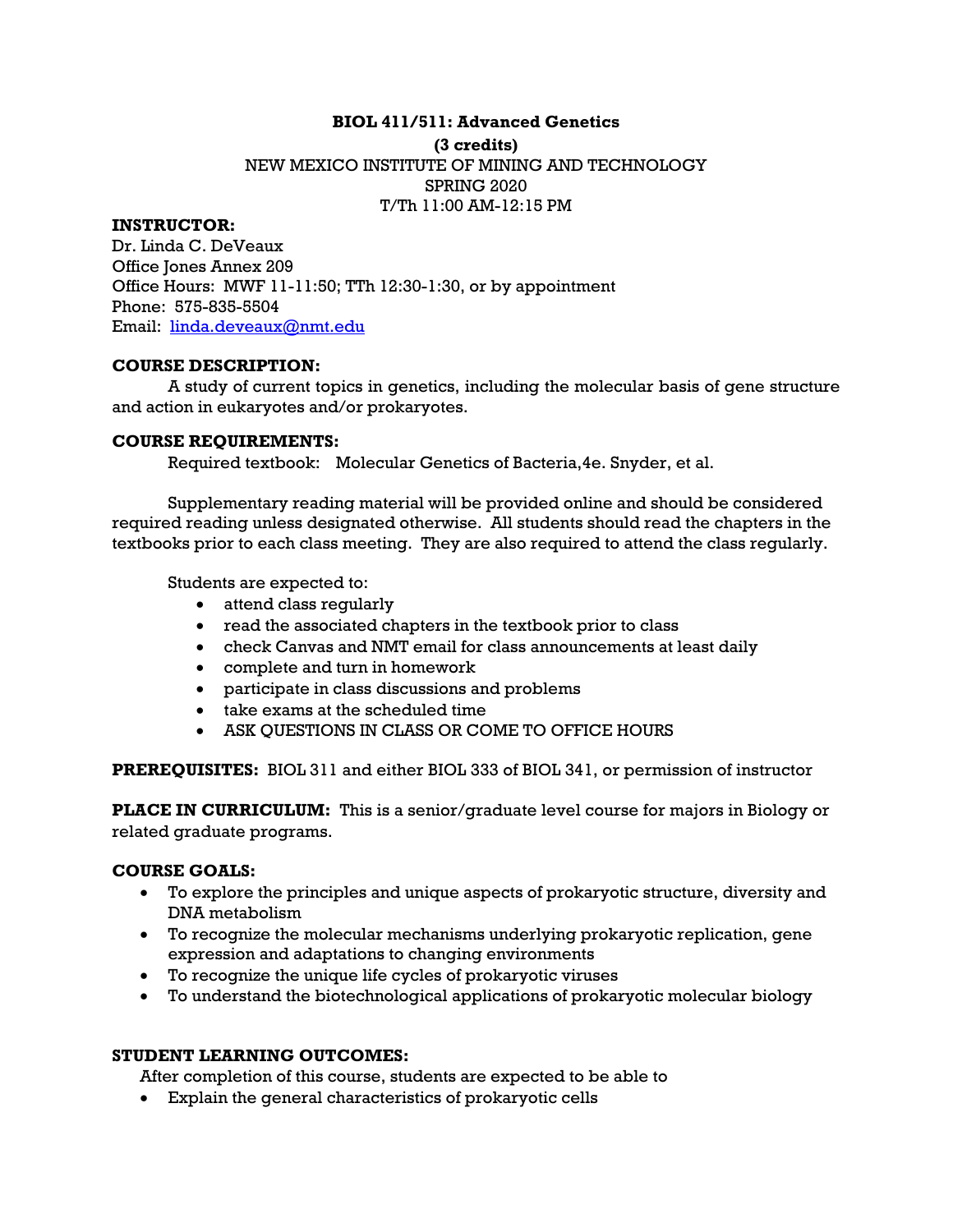- Understand the molecular and genetic bases of cell division, genetic transfer, cell signaling, replication and gene expression
- Recognize the fundamental differences between prokaryotes and eukaryotes, and
- Interpret scientific literature

## **DESCRIPTION OF INSTRUCTIONAL METHODS:**

The class is primarily based on lectures, delivered as PowerPoint presentations, which will be made available as .pdf files online following each lecture. Student participation in discussion and review is an essential component of the course, and will be incorporated into grading.

# **PROGRAM EDUCATIONAL OBJECTIVES:**

Our graduates will be able to use basic principles of science to analyze, to explain, and to apply biological information and concepts. Our graduates will be able to design and implement biological research and report findings orally and in writing.

### **USE OF ELECTRONIC DEVICES:**

Cell phones must be set to "vibrate" during lectures. No recording of lectures will be permitted, except through the ACT. No electronic devices will be allowed during exams. Calculators may be allowed at instructor discretion.

# **EVALUATION PROCEDURES**:

 There will be three take-home midterm exams, worth 100 points each, and a cumulative final exam, worth 200 points. Grades will be determined by the total number of points earned during the semester. However, instead of setting the high point total of 500 points as the standard, the high undergraduate point total earned in the class will be used and set as 100%. For example, if the high point total earned in the class is 420 points, all students with more than 378 points  $(0.9 \times 420 = 378)$  will earn A's, no matter what fraction of the class that is. You will be informed of the high score earned on each exam as the exams are returned. Since you will know your own score on each exam, you can keep track of your place in the grading scale at all times. Scores will be recorded on Canvas.

 Exam rewrites: I will allow rewrites of written questions on the exams. These may be turned in no later than 1 week following the return of the exam. You will have the opportunity to earn up to one-half of the points you lost on each of the questions that you choose to re-address. Note that this is completely voluntary on your part; it will not be required of anyone! Any points so earned will be treated as extra credit; that is, they will not play a role in determining the high point total earned in the class. That will be determined on the basis of the grades earned directly on the exam. See "Rules for Re-evaluation of Exams" below.

 Graduate student will be required to submit short reports of five journal articles relating to aspects of microbial (eukaryotic, bacterial or archaeal) genetics. The specific articles to be reviewed are not assigned, but are to be determined by each student on the basis of individual interests. The articles are to be selected from the literature published within the past three years. The reports are to be turned in no later than the dates noted on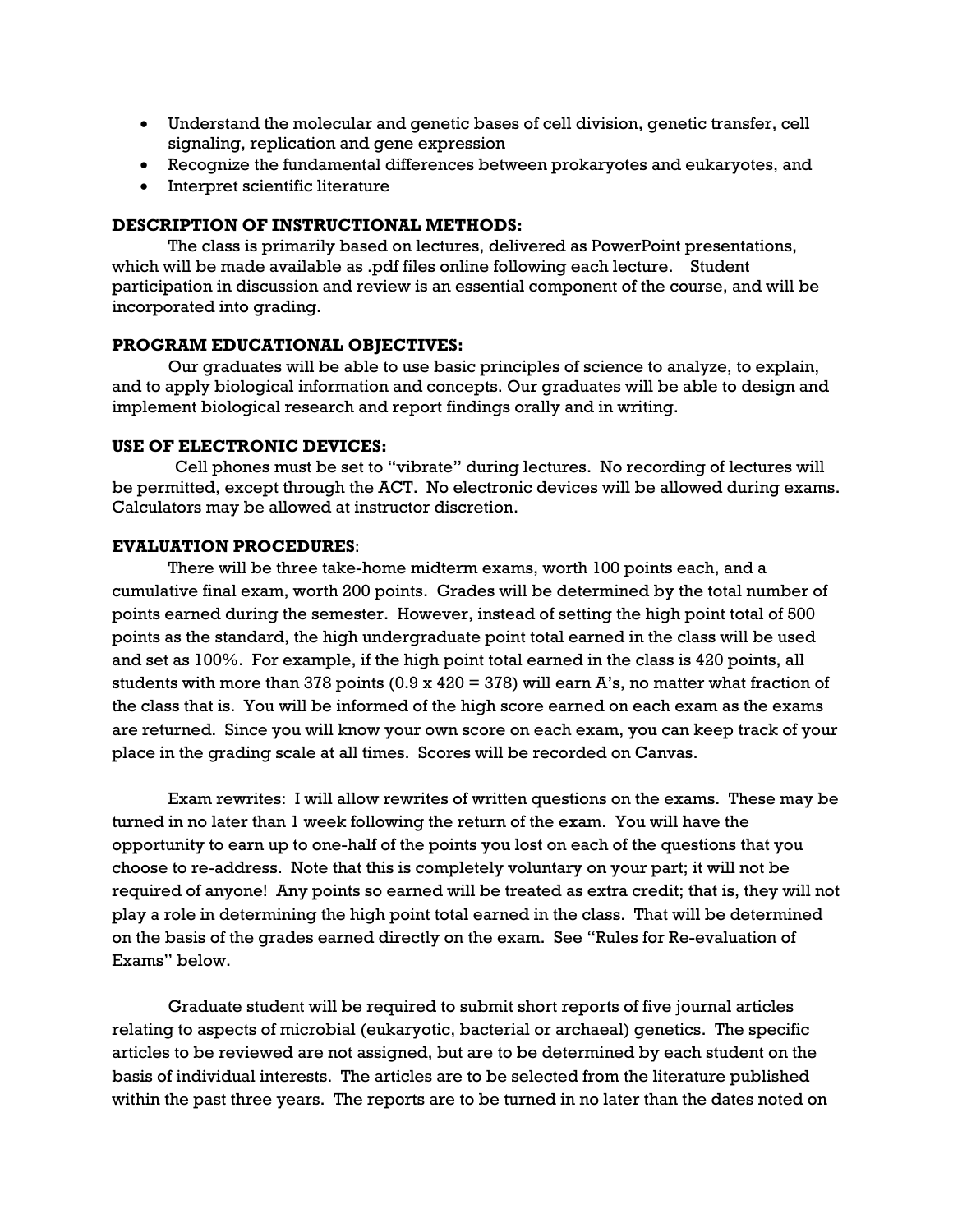the schedule, but may be turned in early. For more specific directions for these reports, see "Graduate Student Reports".

All students are required to take the exams by the scheduled times.

Grading scale: 100-90, A; 89-80, B; 79-70, C; 69-60, D; <60, F. Grades will be determined on a percentage, but the instructor reserves the option to grade on a curve, if overall scores are sufficiently low.

### **TENTATIVE COURSE SCHEDULE:**

| <b>Date</b><br>January 14-February 6<br>(8 lectures) | <b>Chapter</b><br>Introduction, 1,2,3 | <b>Topic</b><br>Genotype to Phenotype                 |
|------------------------------------------------------|---------------------------------------|-------------------------------------------------------|
| <b>February 13</b>                                   |                                       | Exam 1 due                                            |
| February 11-March 3                                  | 4, 5, 6, 7, 8                         | Plasmids/phage                                        |
| (7 lectures)<br><b>March 10</b>                      |                                       | <b>Exam 2 due</b>                                     |
| March 5-April 14<br>$(10$ lectures)                  | 9, 10, 11, 12,                        | Transposons/Repair/Requlation                         |
| April 21                                             |                                       | Exam 3 due                                            |
| April 16-April 28<br>(4 lectures)                    | 13, 14                                | Bacterial Cell biology/sporulation<br>Catch-up/review |
| April 30-May 5                                       |                                       | <b>Final Exam</b>                                     |

#### **Graduate student reports are due on the following dates:**

February 4 February 25 March 24 April 9 April 28

#### **Counseling and Disability Services:**

#### **Reasonable Accommodations**

New Mexico Tech is committed to protecting the rights of individuals with disabilities. Qualified individuals who require reasonable accommodations are invited to make their needs known to the Office of Counseling and Disability Services (OCDS) as soon as possible. To schedule an appointment, please call 835-6619.

#### **Counseling Services**

New Mexico Tech offers mental health and substance abuse counseling through the Office of Counseling and Disability Services. The confidential services are provided free of charge by licensed professionals. To schedule an appointment, please call 835-6619.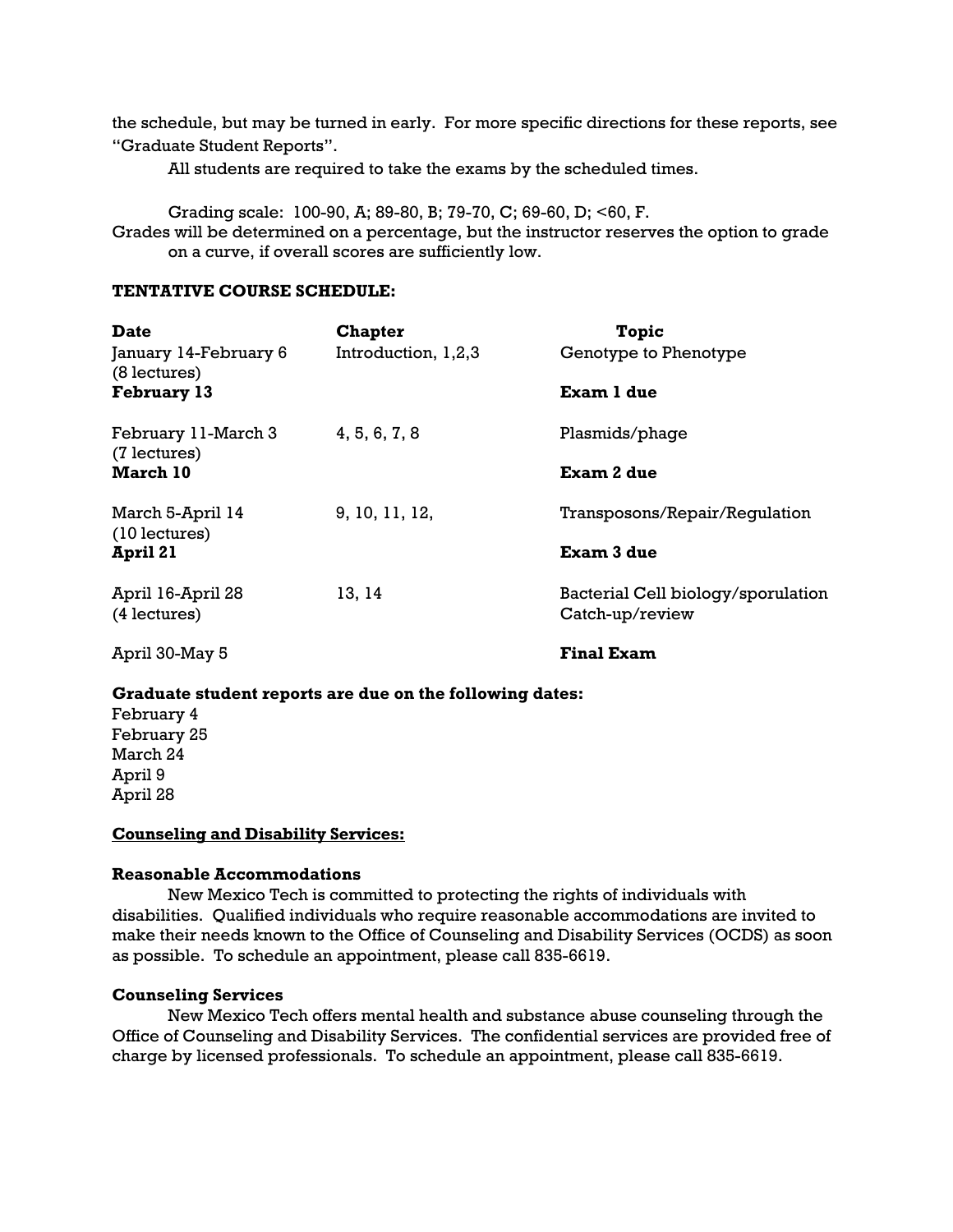# **ACADEMIC MISCONDUCT:**

# **Academic Honesty**:

New Mexico Tech's Academic Honesty Policy for undergraduate students is found in the student handbook:

http://www.nmt.edu/images/stories/student\_univ\_relations/NMT%20Student%20Handbook %202016-17.pdf

You are responsible for knowing, understanding, and following this policy. Acts of dishonesty in class activities include cheating on exams and quizzes, and copying text from ANY source, including the internet, and passing it off as your own work. Copying of homework answers from the internet, for example, is considered cheating (and plagiarism). Instructors are obligated to report dishonesty, and I will follow University policy. Violators will be given an appropriate penalty, such as reduction of grade or expulsion from the class.

# **Respect Statement:**

New Mexico Tech supports freedom of expression within the parameters of a respectful learning environment. As stated in the New Mexico Tech Guide to Conduct and Citizenship: "New Mexico Tech's primary purpose is education, which includes teaching, research, discussion, learning, and service. An atmosphere of free and open inquiry is essential to the pursuit of education. Tech seeks to protect academic freedom and build on individual responsibility to create and maintain an academic atmosphere that is a purposeful, just, open, disciplined, and caring community."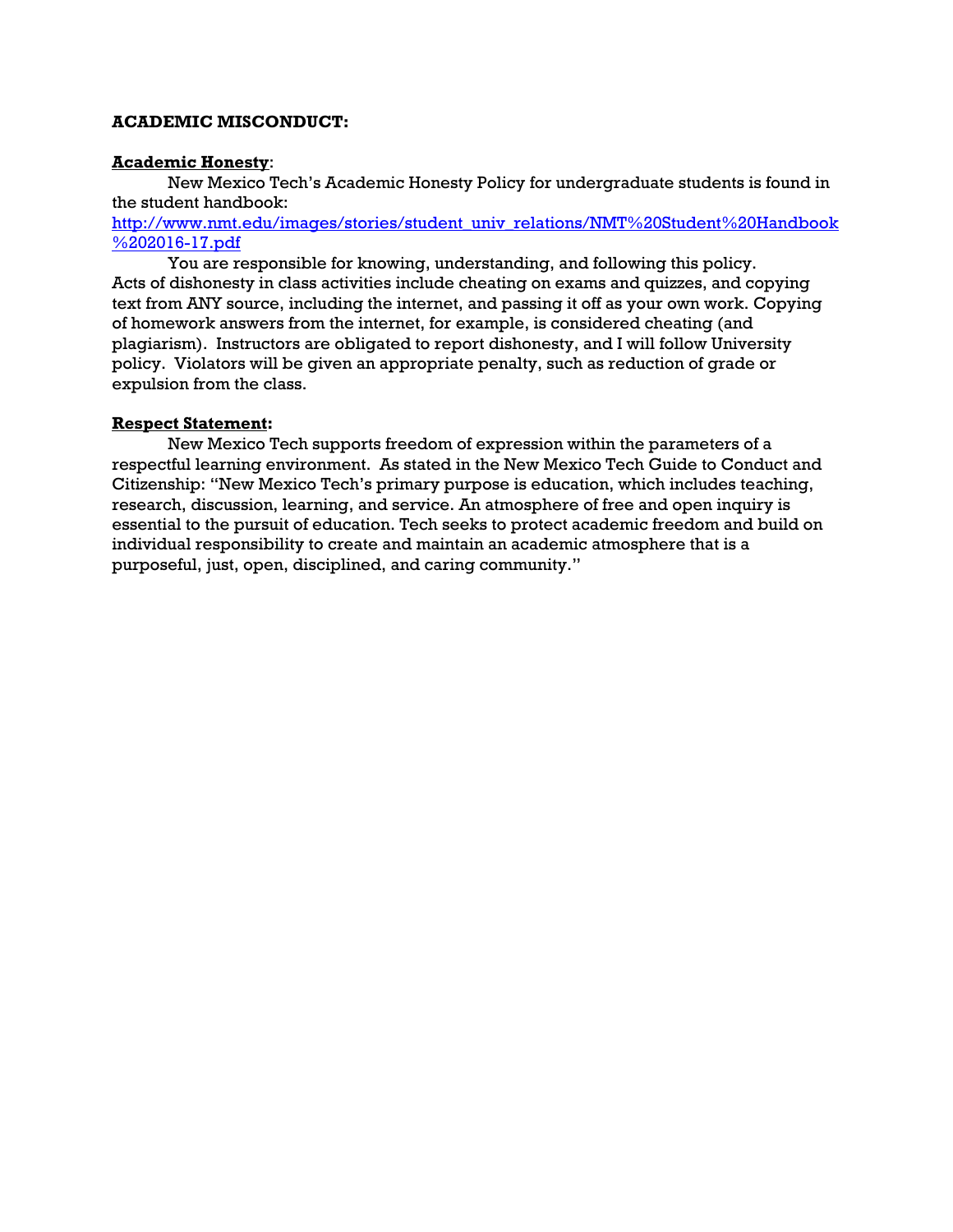# RULES FOR RE-EVALUATION OF EXAMS

1. Re-evaluation will **not** be applied to definitions.

2. Re-write points will **not** be allowed for identification of the correct answer on qualified multiple choice questions, since that answer will have been identified on the exam

3. For consideration, you must turn in both your exam and your re-written answers; **do not** change the answers on the exam.

4. Your re-written answers **must** stand alone. The new answer must address the exam question completely, just as if that were the first time you had attempted to answer that question. I will look at your original answers only to determine how many, if any, additional credit points are to be given for the new answer.

5. To facilitate re-evaluation, put your re-written answers on fresh paper (**do not** try to write them on your exam paper) and clearly indicate which questions you are addressing.

6. You **do not** have to submit new answers for every question on the exam; you can address only those questions you choose.

7. **BE SURE** to put your name on both you exam and your fresh sheets; I do not retain the exam sign-out sheets so it will not be possible for me to determine who should get the credit based on exam numbers.

8. It will make things much easier for me if your new answers are typed and printed out, and not hand-written, but that is not required. At the very least, make an effort to write as legibly as possible. If I can't read it, I can't grade it.

9. To be on the safe side, it would be a good idea to staple all fresh sheets to your exam (and I don't carry a stapler with me!). Doing so will minimize the possibility that I will lose some or all of them.

10. **Just like the exams, the re-writes are to be your own work! You can use your text and/or notes but do not work with anyone else in developing your new answers. As it would on exams, working with someone else will be considered cheating, and I will deal with it accordingly. Also, please see the handout on Plagiarism at the Idaho State University Student Success Center website:** 

**http://www.isu.edu/success/writing/handouts/plagiarism.pdf**